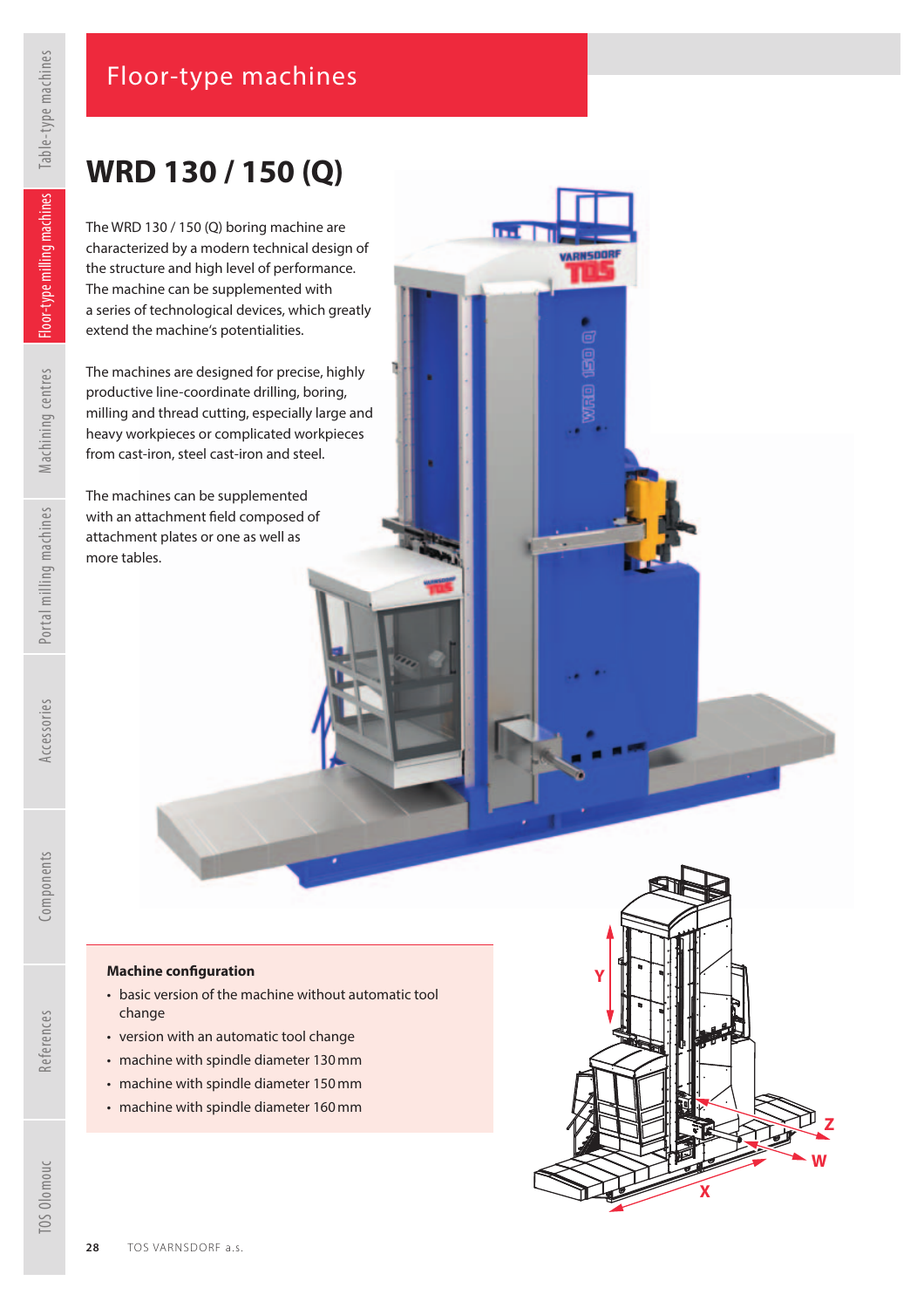#### **TECHNICAL PARAMETERS**

| <b>Headstock</b>                                                    |        | <b>WRD 130</b>                          | <b>WRD 150</b>                          |             |
|---------------------------------------------------------------------|--------|-----------------------------------------|-----------------------------------------|-------------|
| Work spindle diameter                                               | mm     | 130                                     | 150                                     | 160         |
| <b>RAM size</b>                                                     | mm     |                                         | 450 x 450                               |             |
| Spindle taper                                                       |        | ISO 50 / ISO 50 BIG+                    |                                         |             |
| Work spindle speed range                                            | 1/min  | $10 - 3000$                             | $10 - 2500$<br>(2800)<br>$(10 - 1500*)$ | $10 - 2400$ |
| Main motor power<br>(at permanent operation of S1)                  | kW     | 41                                      | 58                                      | 58          |
| Max. output of main motor<br>(at operation of S6-60% working hours) | kW     | 46                                      | 65                                      | 65          |
| Torque on spindle (S1)                                              | Nm     | 2542                                    | 2437<br>$(2465/4870*)$                  | 2437        |
| Max. torque on spindle (S6 - 60%)                                   | Nm     | 3 1 5 2                                 | 3 1 3 8                                 | 3 1 3 8     |
| RAM stroke Z                                                        | mm     |                                         | 1 2 0 0                                 |             |
| Spindle stroke W                                                    | mm     | 700                                     | 800                                     | 800         |
| Column                                                              |        |                                         |                                         |             |
| Headstock vertical travel Y                                         | mm     | $2500 - 6000$<br>(in steps of 500 mm)   |                                         |             |
| Column longitudinal travel X                                        | mm     | $5000 - 27000$<br>(in steps of 2000 mm) |                                         |             |
| <b>Feeds</b>                                                        |        |                                         |                                         |             |
| Range of feeds (working and rapid traverse) – X, Y, Z               | mm/min | $1 - 24000$                             |                                         |             |
| $-W$                                                                | mm/min | $1 - 12000$                             |                                         |             |

\* an option suitable for drive of the facing head from the hollow spindle, Nmax=1 500 rpm, 2 465 Nm on the work spindle, 4 870 Nm on the hollow spindle





| Example of an application at a Finnish customer, where the machine was also adapted for the application of turning operations (special milling heads, extensions and carousel table).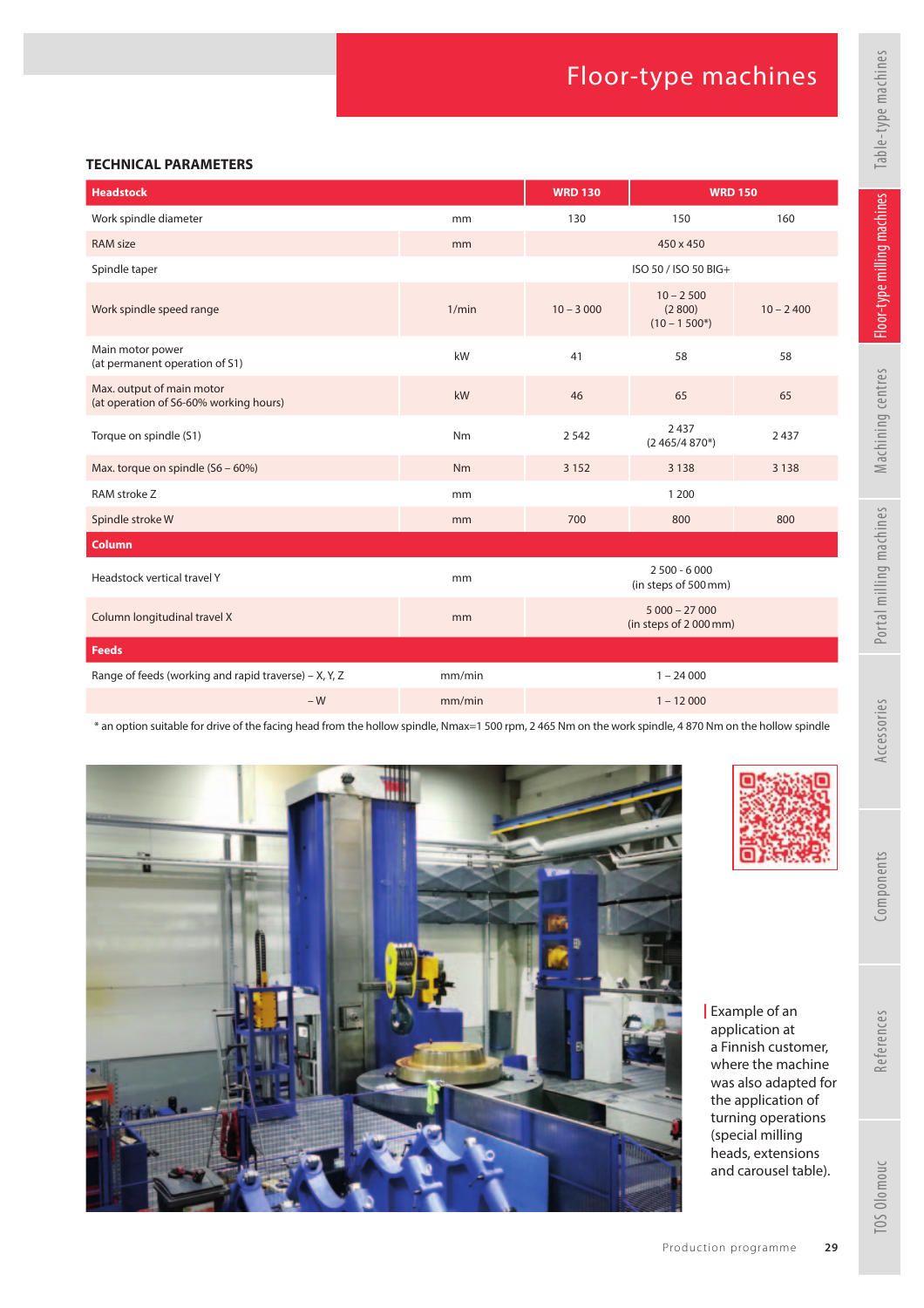Machining centres

# **WRD 130 / 150 (Q)**

#### **Headstock**

The basic body is a rigid casting from ductile iron; like other corresponding parts, they have an L shape, which creates a guiding rail for the RAM. The conception of this unit allows electro-magnetic compensation of the RAM drop during its extension in the Z axis (for more information see page 78 – Headstock).

Balancing of the headstock weight: The weight of the headstock is balanced by a telescopic cylinder from the hydropneumatic system. This system of headstock weight balancing demands<br>minimum traverse forces, thus reducing power minimum traverse forces, thus reducing power consumption during the machining process.

Compensation of the RAM dropping: This consumption during the machining process.<br><u>Compensation of the RAM dropping:</u> This<br>concept of compensating the RAM dropping is unique and patented. The concept of the whole headstock allows compensation of the slide plate drop during its extension in the Z axis. Dropping Dropping of the RAM is compensated by a special electromechanical system.

#### **Column**

The column is designed as a rigid optimally dimensioned castings of gray iron. To column vertically moves the headstock with ram which is guided on two linear guide ways. On the column is fastened a ball screw, drive of Y-axis and hydraulic cylinder for weight balancing of the headstock.





#### **Guides of adjustable groups**

Guides of all linear adjustable groups are rolling with pretensioning (guide of the headstock, the column rail, the slide plate guide), based on compact linear rolling guides.

Guides of the beds are covered by steel telescopic guards.

The guide on the column is protected by steel guards of the whole headstock movement area; on the face towards the workpiece by steel plates; on the operator's platform side, the whole area is covered by a fixed guard; on the rear side by cover bellows.

References